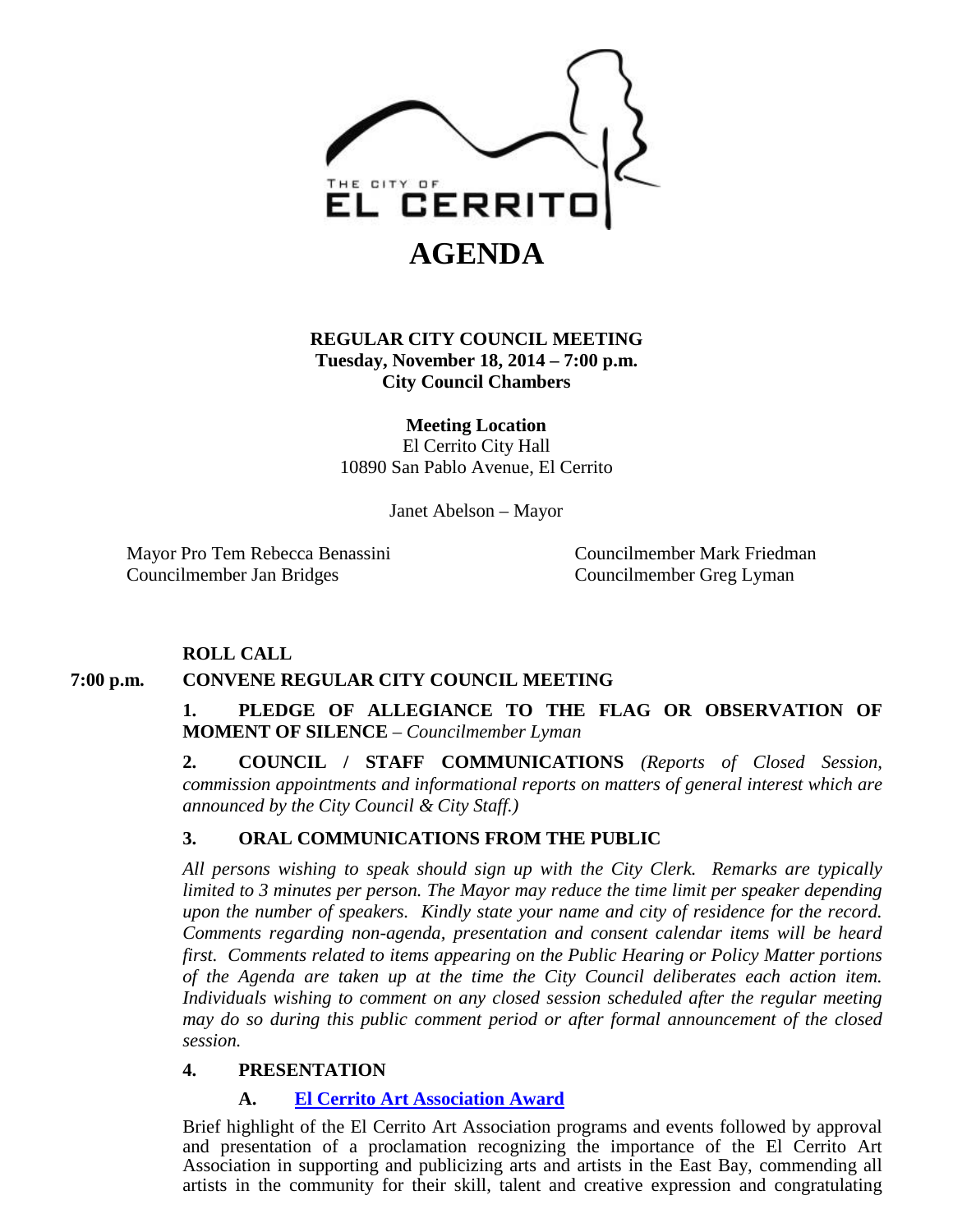Catherine Woolf on her receipt of the Mayor's Award at the El Cerrito Association Annual Art Show and Sale held in October 2014.

**B. [El Cerrito Tree Committee Workplan](http://www.el-cerrito.org/DocumentCenter/View/4163)** – *Presentation by Cathy Bleier, Committee Vice-Chair.*

Receive a presentation regarding the Tree Committee's accomplishments, goals and workplan.

**C. [El Cerrito Park and Recreation Commission Workplan](http://www.el-cerrito.org/DocumentCenter/View/4164)** – *Presentation by Manish Doshi, Commission Chair.*

Receive a presentation regarding the Park and Recreation Commission's accomplishments, goals and workplan.

#### **5. ADOPTION OF THE CONSENT CALENDAR – Item Nos. 5A through 5H**

#### **A. [Minutes for Approval](http://www.el-cerrito.org/DocumentCenter/View/4165)**

Approve the October 21, 2014 regular City Council meeting minutes.

#### **B. [I-80 Integrated Corridor Mobility Project Operations & Maintenance](http://www.el-cerrito.org/DocumentCenter/View/4166) [Cooperative Agreement](http://www.el-cerrito.org/DocumentCenter/View/4166) No. 07W.04**

Adopt a resolution authorizing the City Manager to execute Cooperative Agreement No. 07W.04 between the Contra Costa Transportation Authority (CCTA), City of El Cerrito, Contra Costa County and the Cities of Richmond, Hercules, Pinole, and the San Pablo for CCTA's funding of the operations and maintenance (O&M) of components of the I-80 Integrated Corridor Mobility (I-80 ICM) Project.

**C. [Cooperative Agreement No. 28W.01 between the Contra Costa](http://www.el-cerrito.org/DocumentCenter/View/4167)  [Transportation Authority, the City of El Cerrito, Contra Costa County](http://www.el-cerrito.org/DocumentCenter/View/4167)  [and the Cities](http://www.el-cerrito.org/DocumentCenter/View/4167)**

Adopt a resolution authorizing the City Manager to execute Cooperative Agreement No. 28W.01 between the Contra Costa Transportation Authority (CCTA), City of El Cerrito, Contra Costa County, and the Cities of Richmond, Hercules, Pinole and San Pablo to accept a one-time disbursement of \$50,000 in Measure J Subregional Transportation Needs Program (Program 28b) funds from the CCTA to the City of El Cerrito and authorizing an amendment to the Fiscal Year (FY) 2014-15 Adopted Budget to appropriate \$50,000 in the Measure J Fund for various transportation projects and programs. *Exempt from CEQA.*

**D. [I-80/Central Avenue Operational Improvements Project –](http://www.el-cerrito.org/DocumentCenter/View/4168) Amendment [No. 1 to Cooperative Agreement No. 07W.02](http://www.el-cerrito.org/DocumentCenter/View/4168)**

Adopt a resolution authorizing the City Manager to execute Amendment No. 1 to Cooperative Agreement No. 07W.02 between the Contra Costa Transportation Authority (CCTA), the City of El Cerrito, and the City of Richmond to complete Plans, Specifications and Estimate (final design), perform a before and after traffic study, and perform design services during construction for the I-80/Central Avenue Operational Improvements Project (Phase 1). *Exempt from CEQA.*

## **E. [2014 Patch Paving and Miscellaneous Repairs Project](http://www.el-cerrito.org/DocumentCenter/View/4169)**

Adopt a resolution approving the following actions: 1) Approve plans for the 2014 Patch Paving and Miscellaneous Repairs Project; 2) Reject one submitted bid from Ransome Company as non-responsive; 3) Accept the two remaining bids; 4) Amend the Capital Improvement Program-Annual Program of Maintenance and Improvement pursuant to Measure A to add completion of the 2013-14 Street Improvement Project, C3072 and Central Avenue and Liberty Street Streetscape Improvement Project, C3063; 5) Authorize the City Manager to execute a contract in the amount of \$106,259.00 with Golden Bay Construction,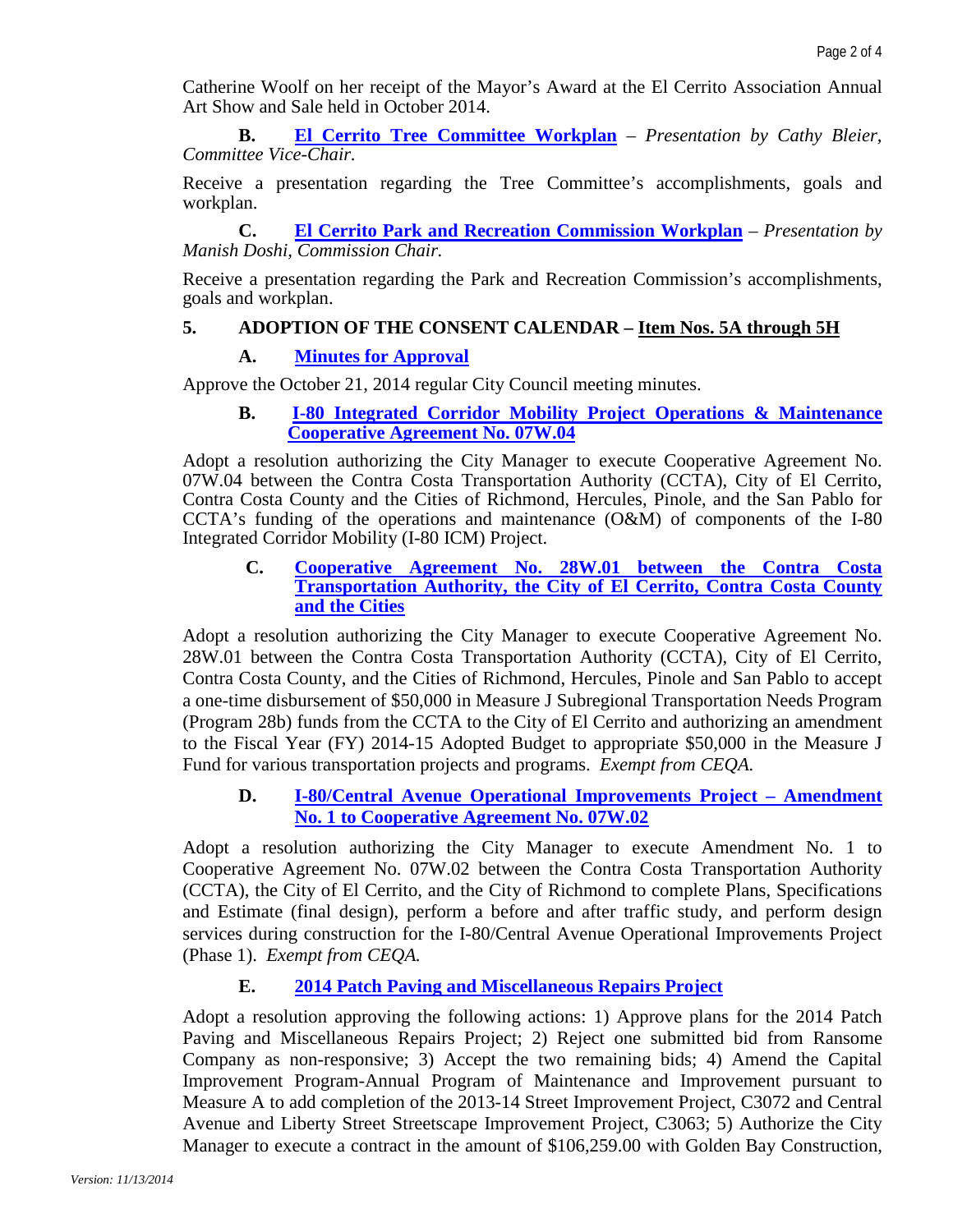Inc. and to approve change orders in an amount not to exceed \$16,946.53 for the construction of the 2014 Patch Paving and Miscellaneous Repairs Project; and 6) Amend the Fiscal Year 2014-15 Adopted Budget to appropriate unspent project funds of \$31,224 in Measure A Street Improvement Fund (Fund 211) and \$16,520 in the Capital Improvement Fund (Fund 301).

## **F. [Agreement with East Bay Sanitary Company, Inc. for Street Sweeping](http://www.el-cerrito.org/DocumentCenter/View/4170)  [Services](http://www.el-cerrito.org/DocumentCenter/View/4170)**

Adopt a resolution authorizing the City Manager to execute an agreement with East Bay Sanitary Company, Inc. (EBS) to perform street sweeping services in the City of El Cerrito effective January 1, 2015 at an initial cost of \$7,177.73 per month and total of \$43,066.38 in Fiscal Year 2014-15, with total expenditure authorization in an amount not to exceed \$110,000 in subsequent fiscal years.

# **G. [Park In-Lieu Fund for Park and Athletic Field Improvements](http://www.el-cerrito.org/DocumentCenter/View/4171)**

Adopt a resolution authorizing the appropriation of \$12,000 in the Park In-Lieu Fund for park and athletic field improvements as an amendment to the Fiscal Year 2014-15 budget. *Exempt from CEQA.*

# **H. [Economic Development Committee Appointment](http://www.el-cerrito.org/DocumentCenter/View/4172)**

Approve an Economic Development Committee recommendation to appoint George Gager to the Economic Development Committee, effective January 1, 2015.

## **6. PUBLIC HEARINGS**

**Proposed [Integrated Waste Management Fees and East Bay Sanitary Garbage](http://www.el-cerrito.org/DocumentCenter/View/4173)  [& Green Waste Collection and Processing Rates –](http://www.el-cerrito.org/DocumentCenter/View/4173) Effective January 1, 2015**

Staff requests the City Council to take the following actions:

1) Conduct a public hearing and upon conclusion adopt a resolution setting Integrated Waste Management (IWM) Fees, effective January 1, 2015; and

2) Conduct a public hearing and upon conclusion adopt a resolution setting maximum allowable East Bay Sanitary (EBS) garbage and green waste collection, disposal and processing rates, effective January 1, 2015. *Both public hearings exempt from CEQA.*

# **7. POLICY MATTERS**

**[Study Session to Provide Policy Direction](http://www.el-cerrito.org/DocumentCenter/View/4174) Regarding Membership in Marin [Clean Energy Community Choice Aggregation](http://www.el-cerrito.org/DocumentCenter/View/4174) Joint Powers Agency**

Receive a presentation on the results of the "Marin Clean Energy Applicant Analysis for the City of El Cerrito" and the risks and benefits associated with joining Marin Clean Energy, and provide policy direction regarding joining Marin Clean Energy's Community Choice Aggregation Joint Powers Authority. *Exempt from CEQA.*

# **8. COUNCIL LOCAL AND REGIONAL LIAISON ASSIGNMENT REPORTS**

Mayoral and City Council communications regarding local and regional liaison assignments and committee reports.

# **9. ADJOURN REGULAR CITY COUNCIL MEETING**

The next regular City Council meeting is Tuesday, December 2, 2014 at 7:00 p.m. at City Hall, 10890 San Pablo Avenue, El Cerrito, California.

*The City of El Cerrito serves, leads and supports our diverse community by providing exemplary and innovative services, public places and infrastructure, ensuring public*